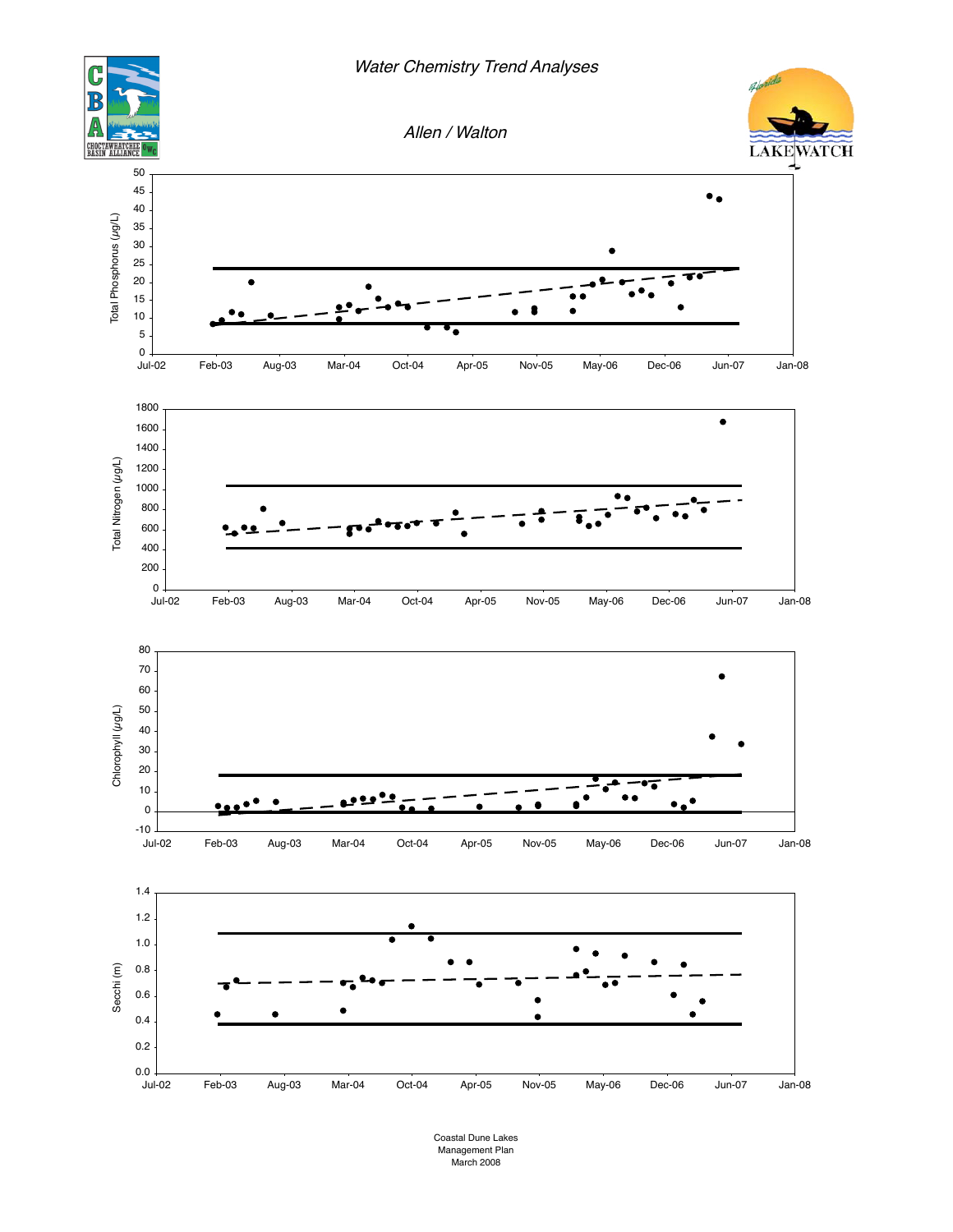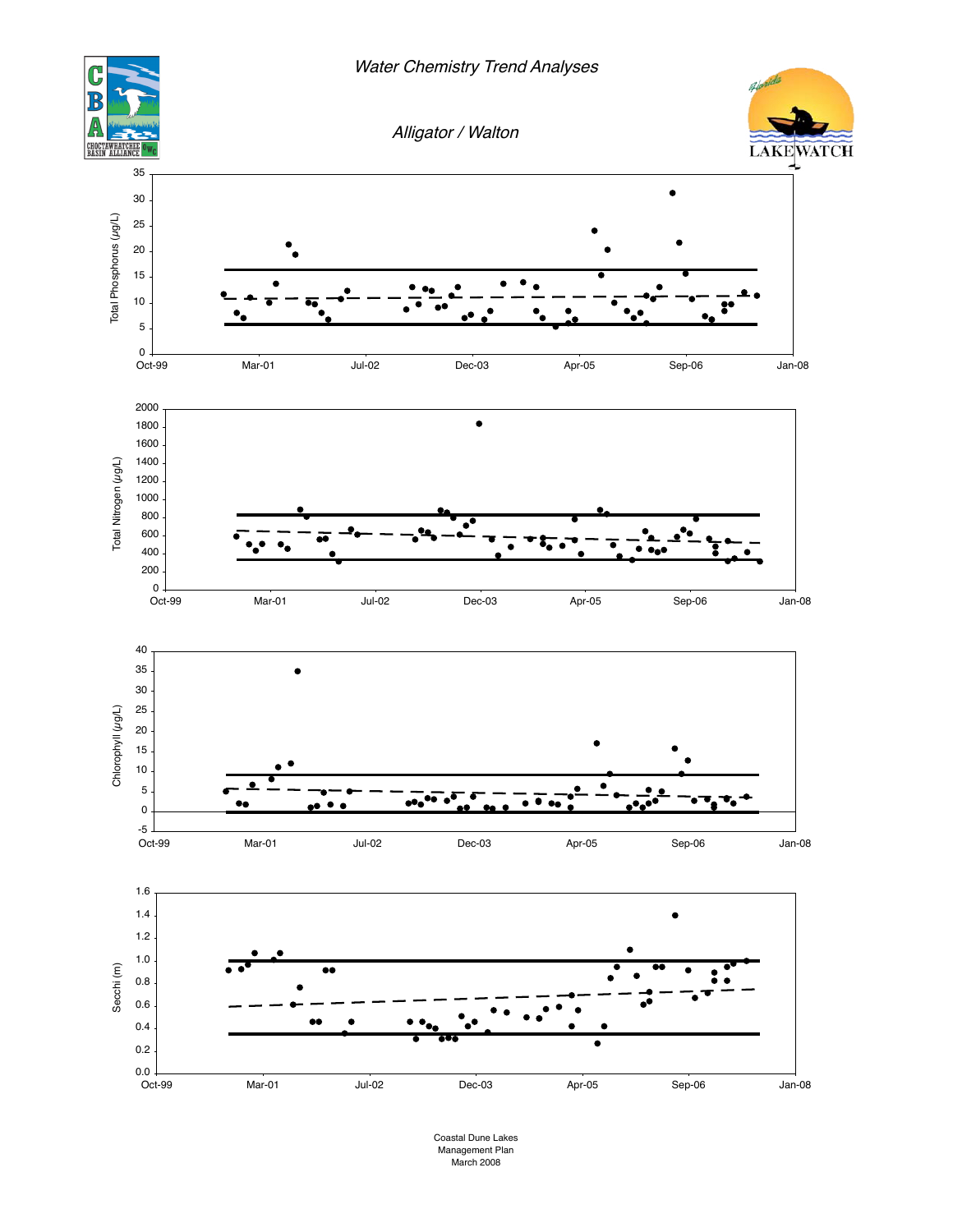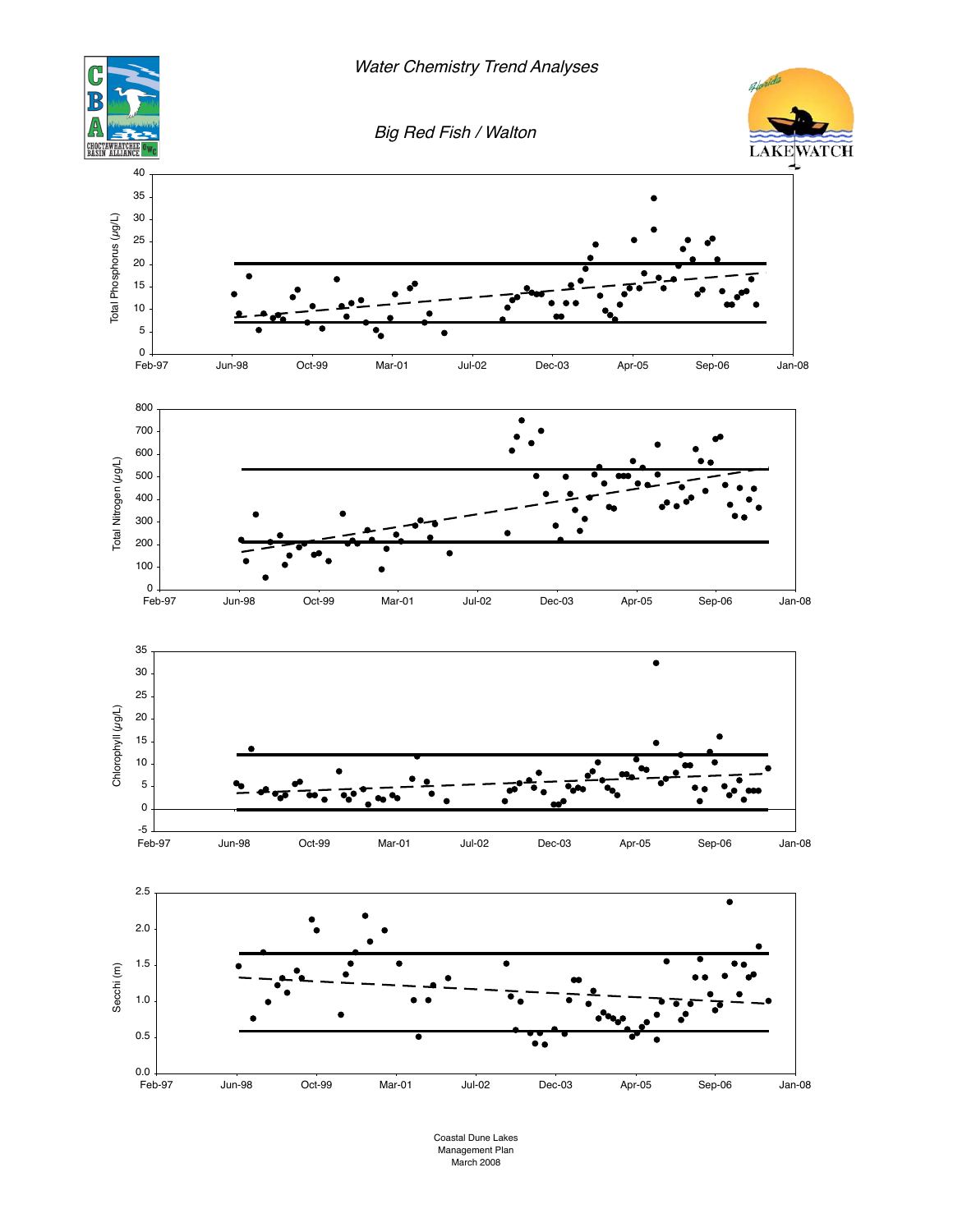

Coastal Dune Lakes Management Plan March 2008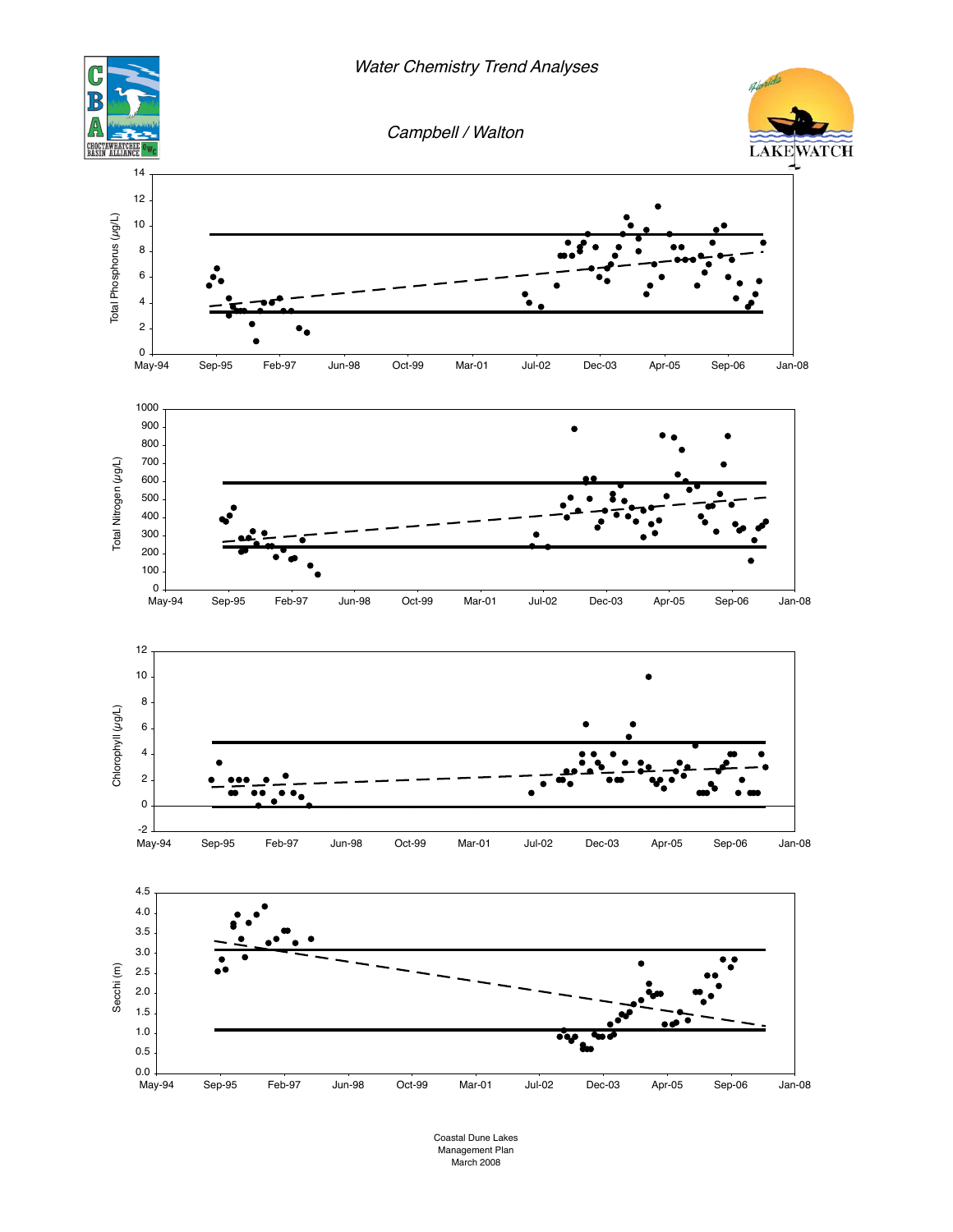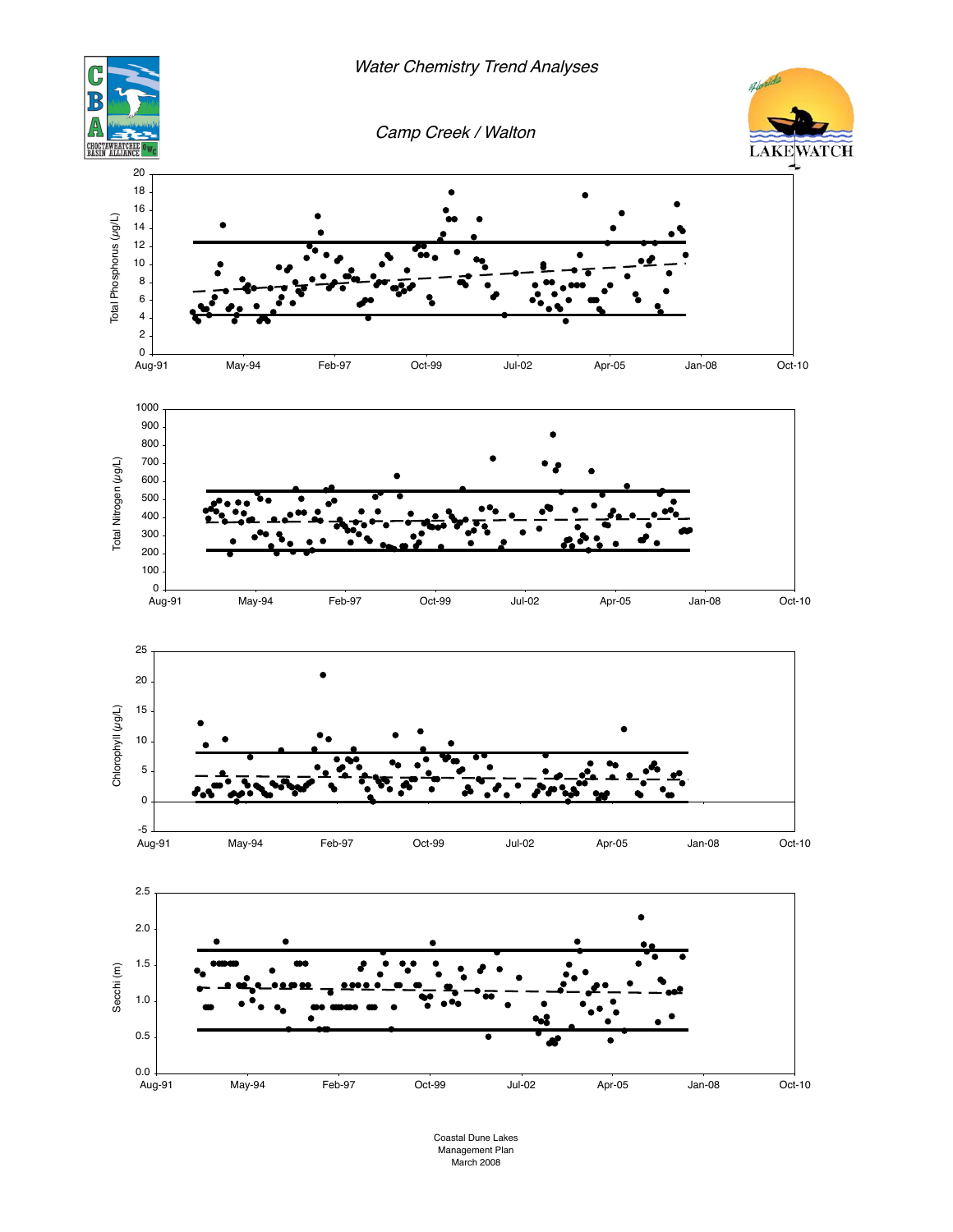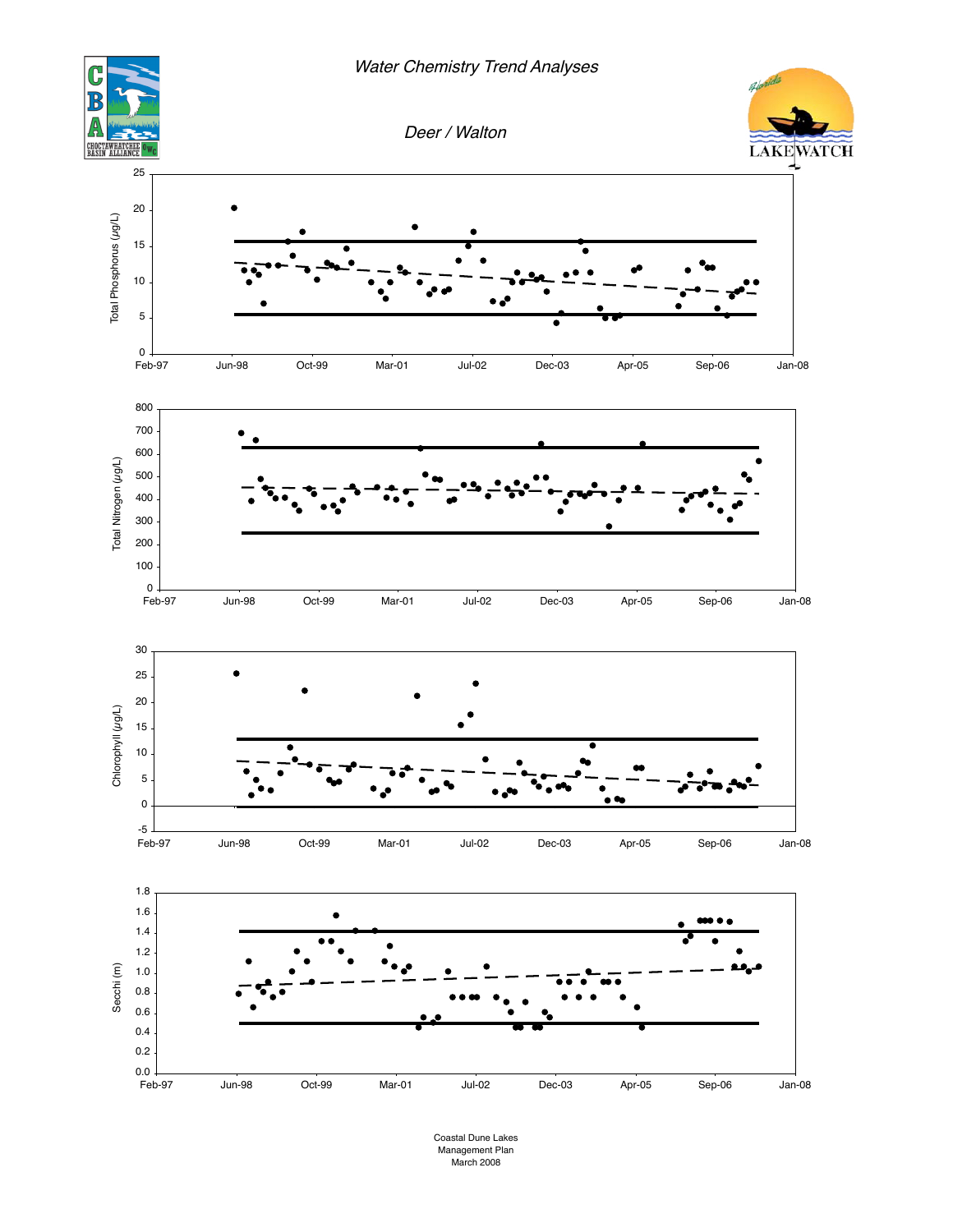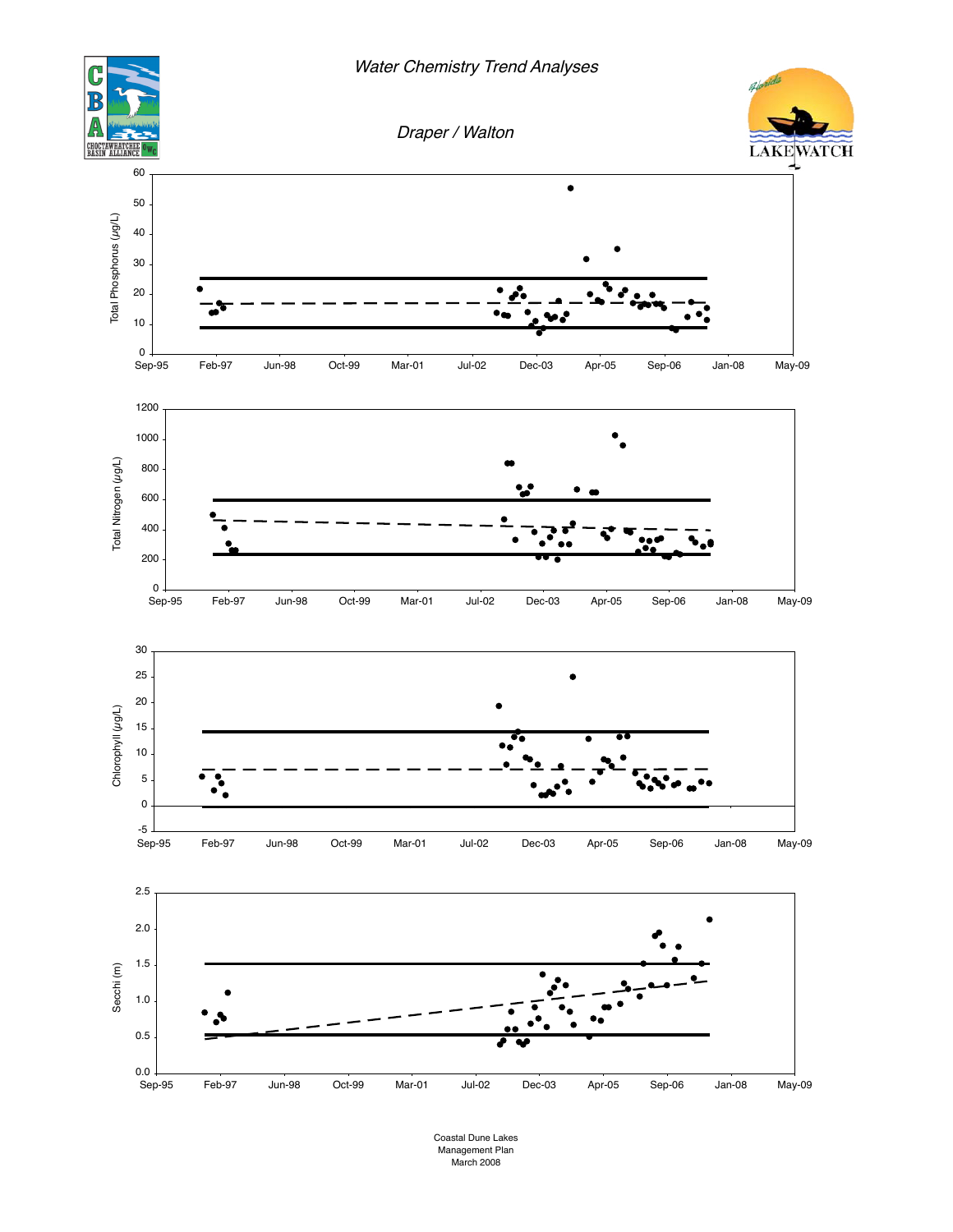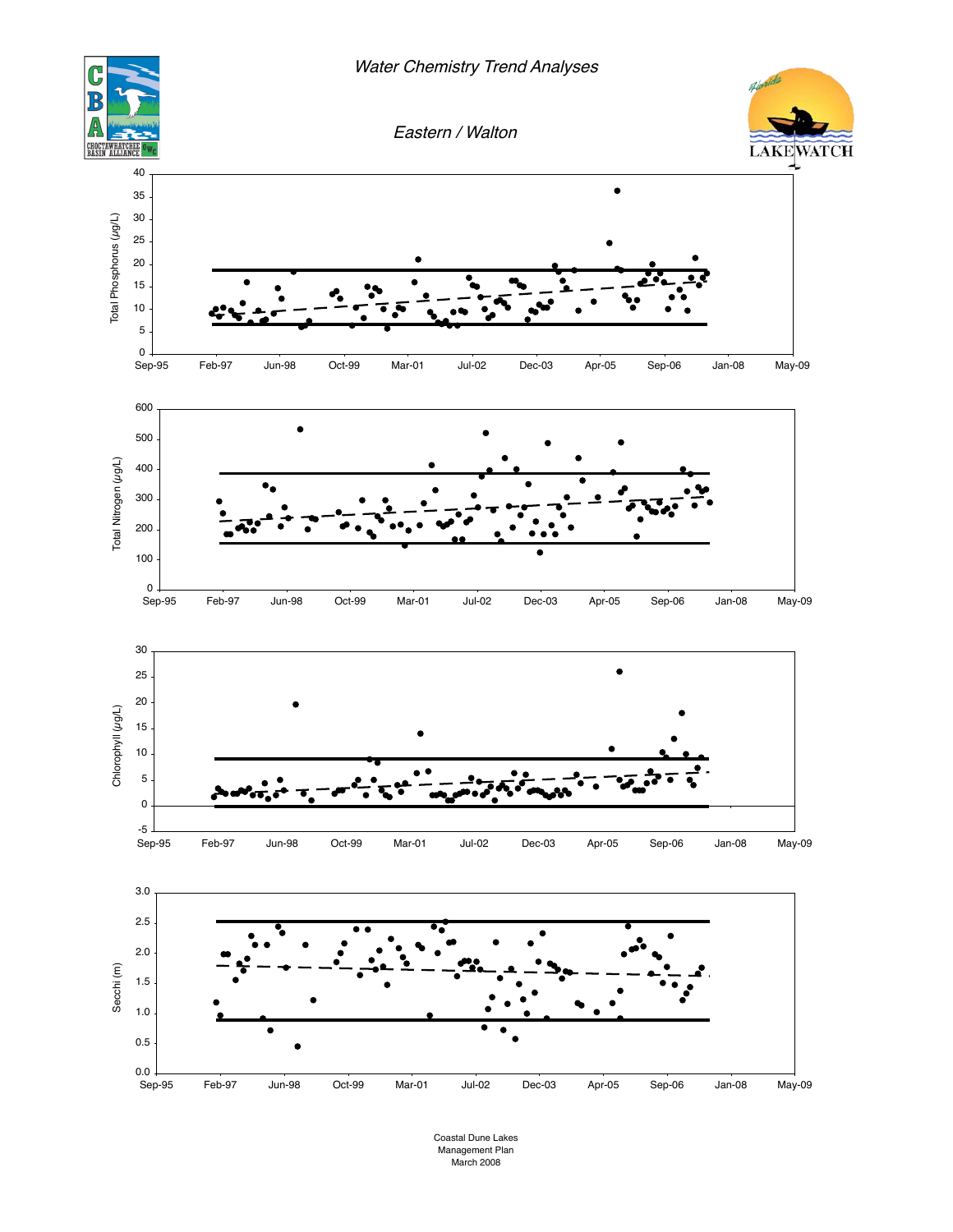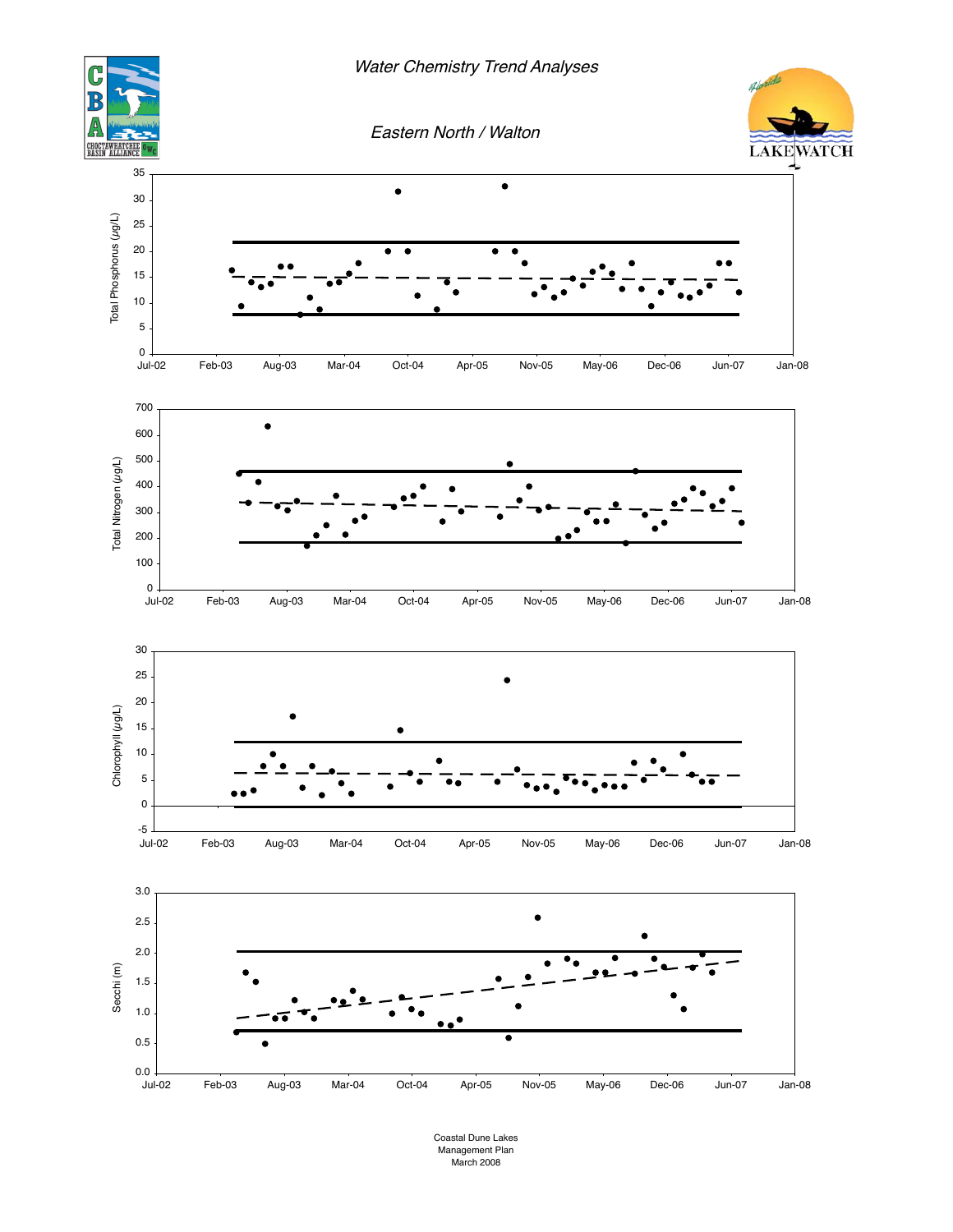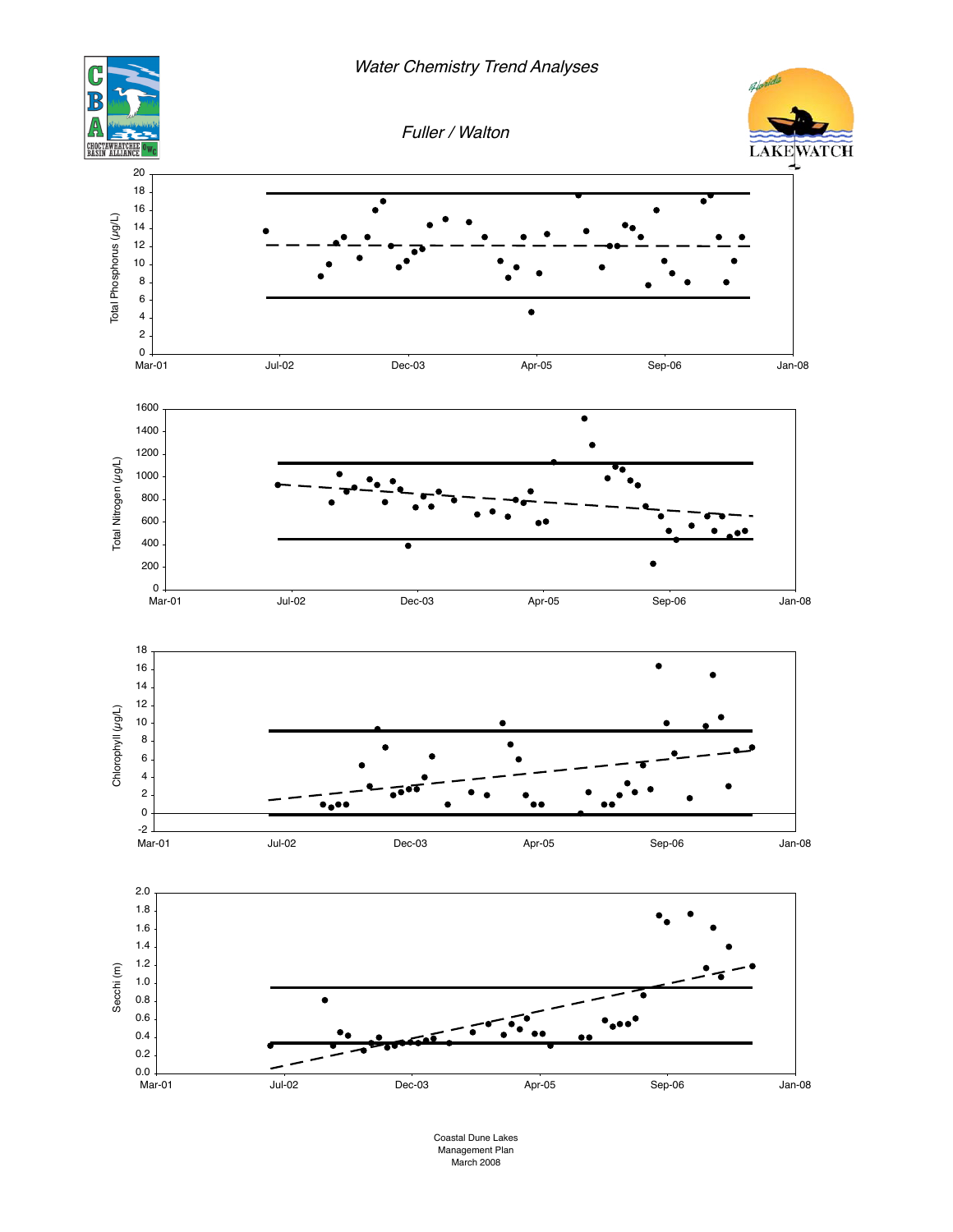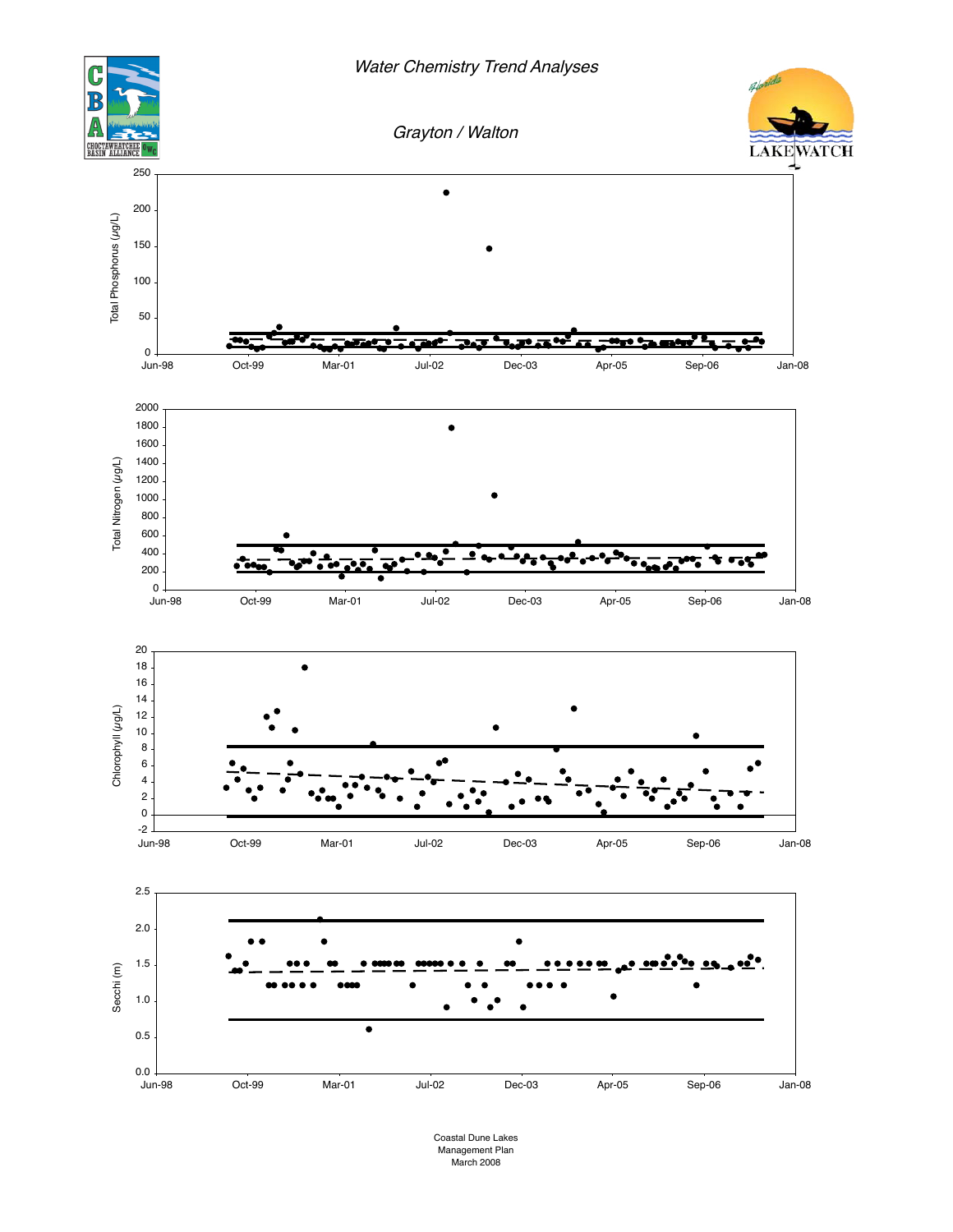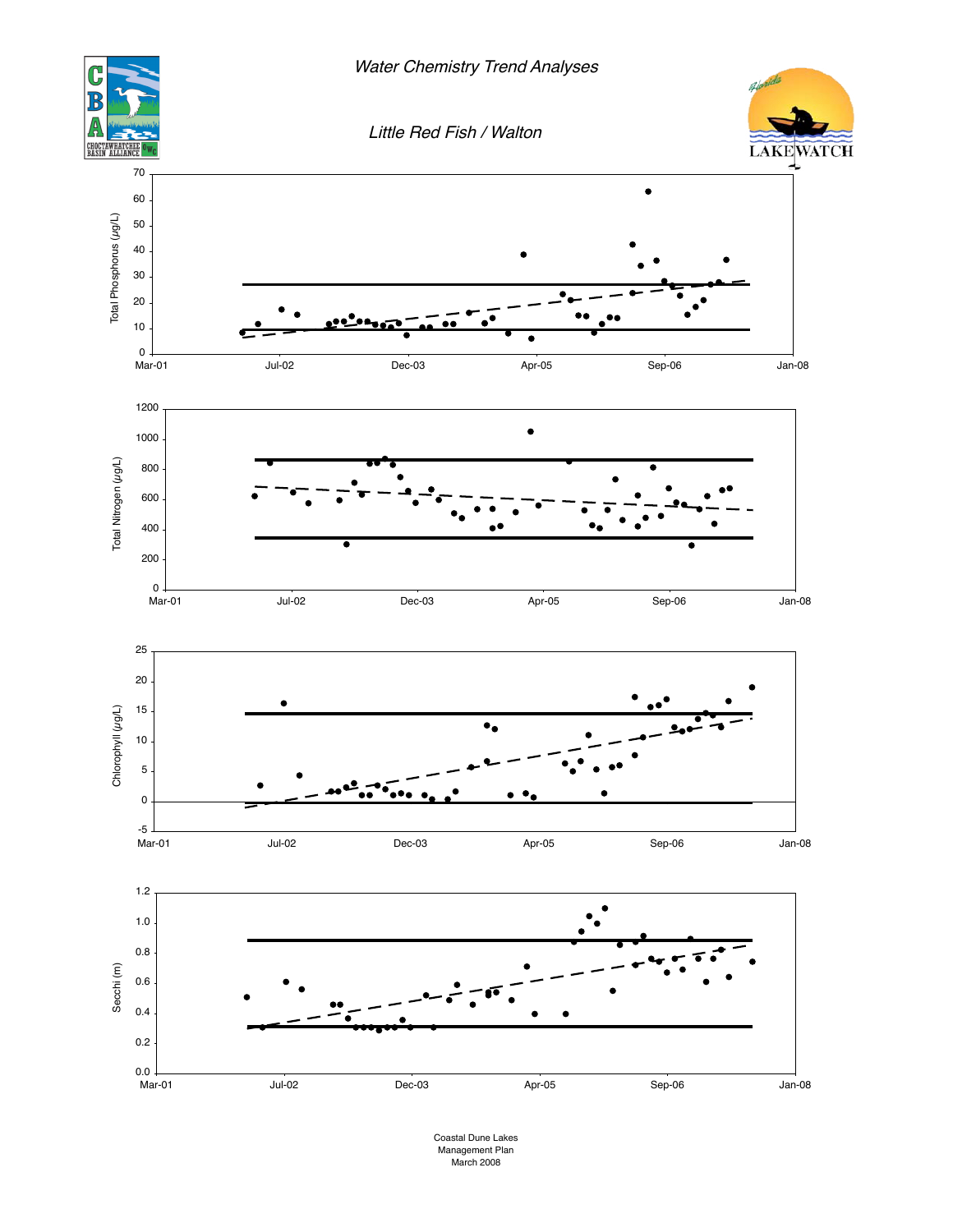

Coastal Dune Lakes Management Plan March 2008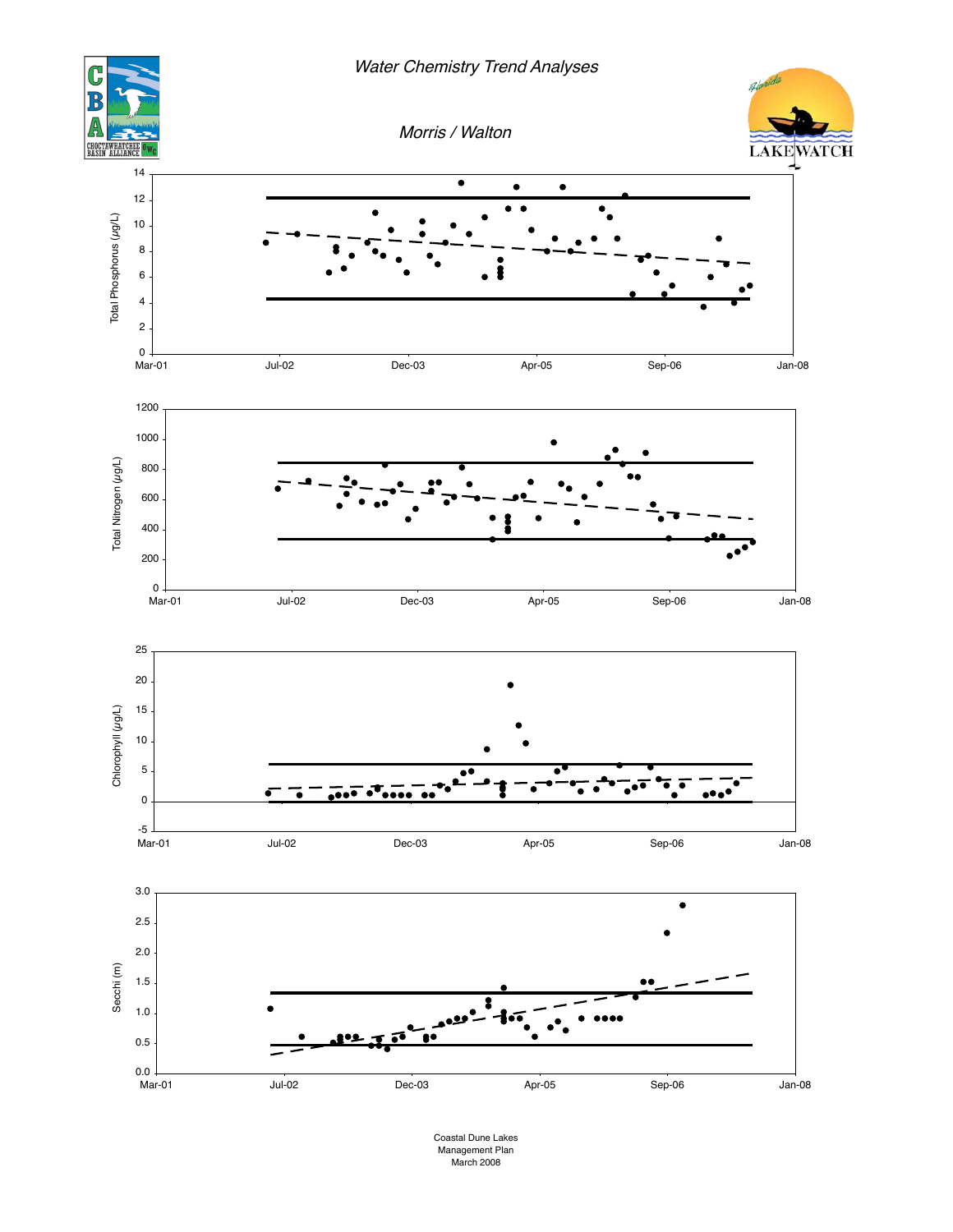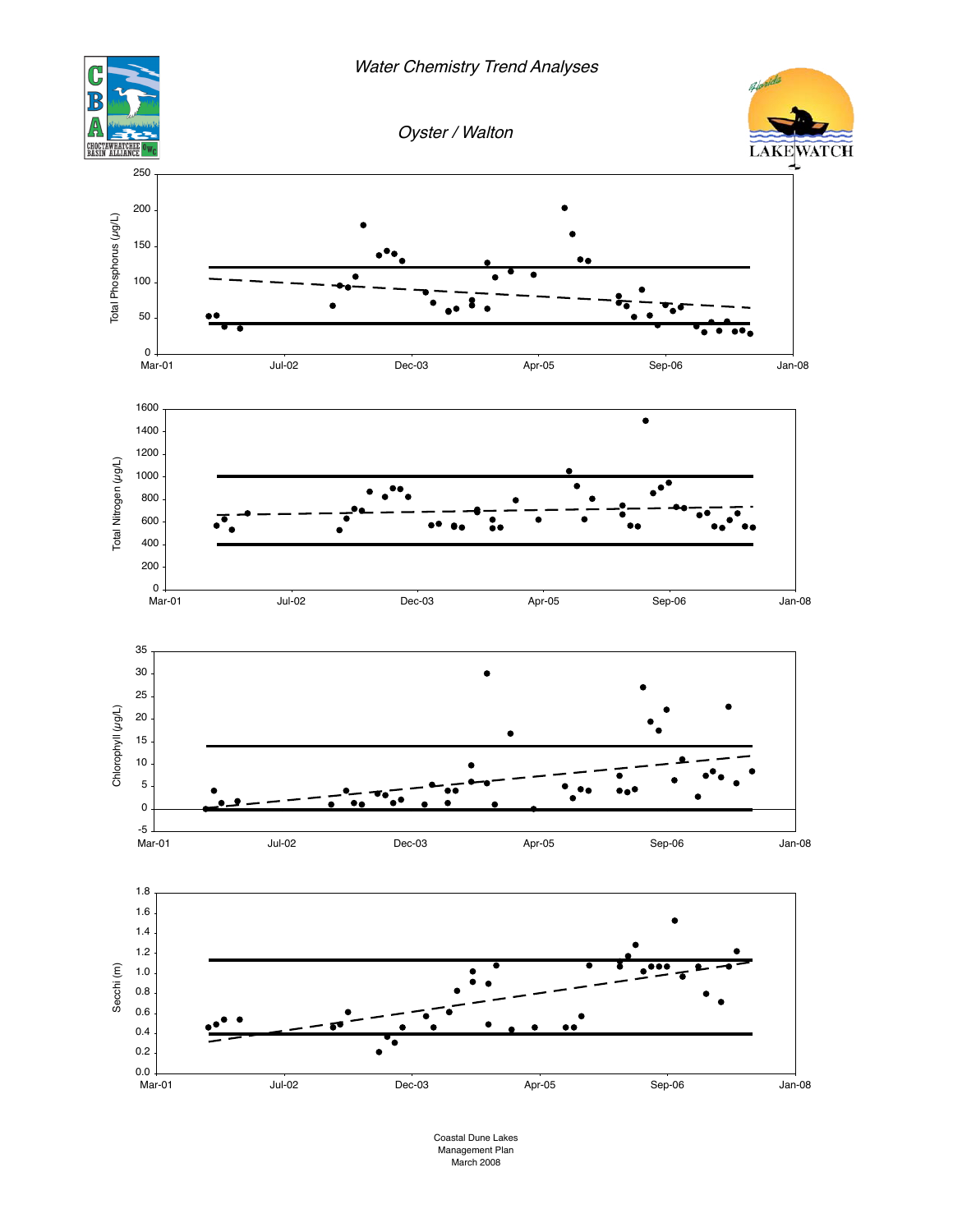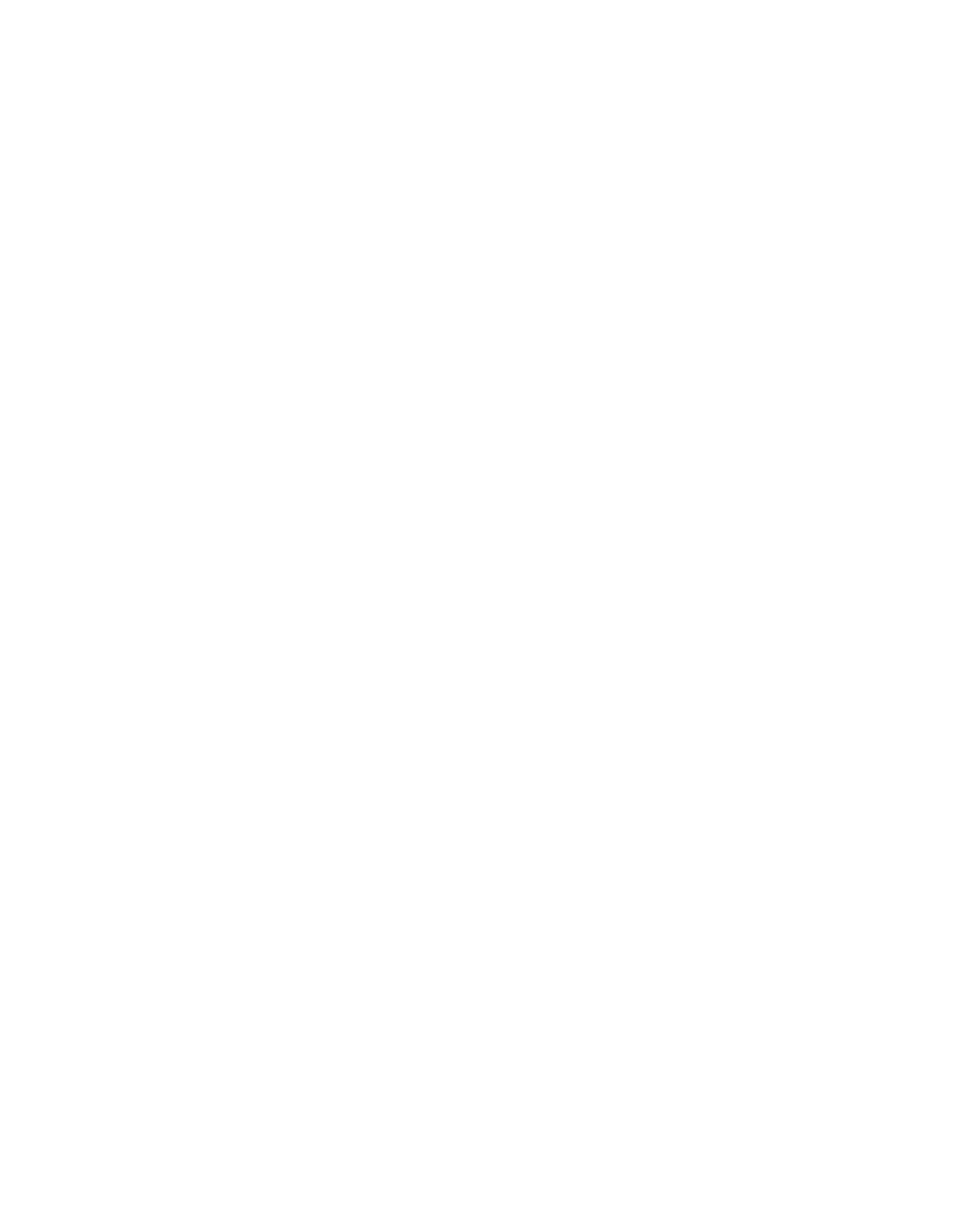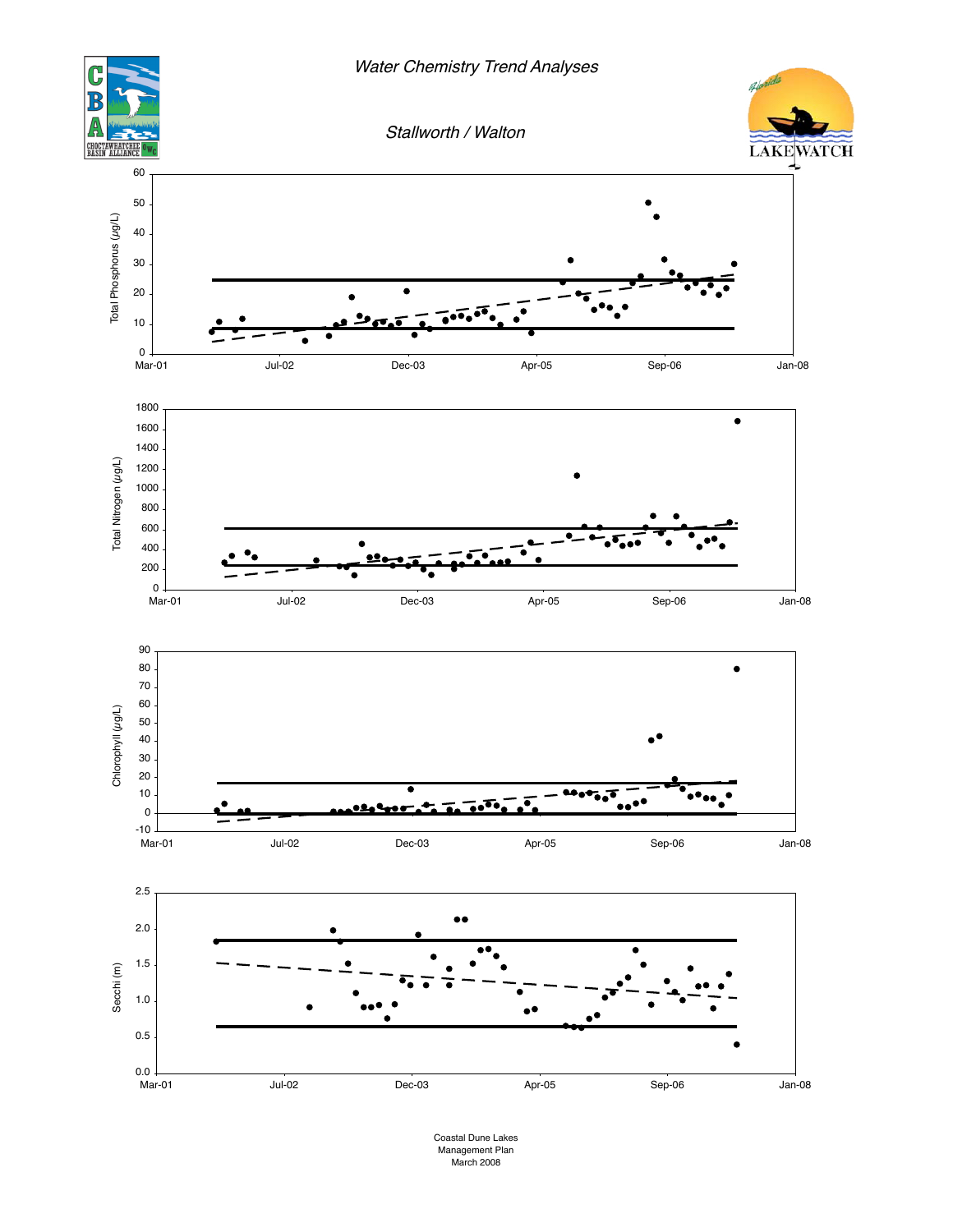